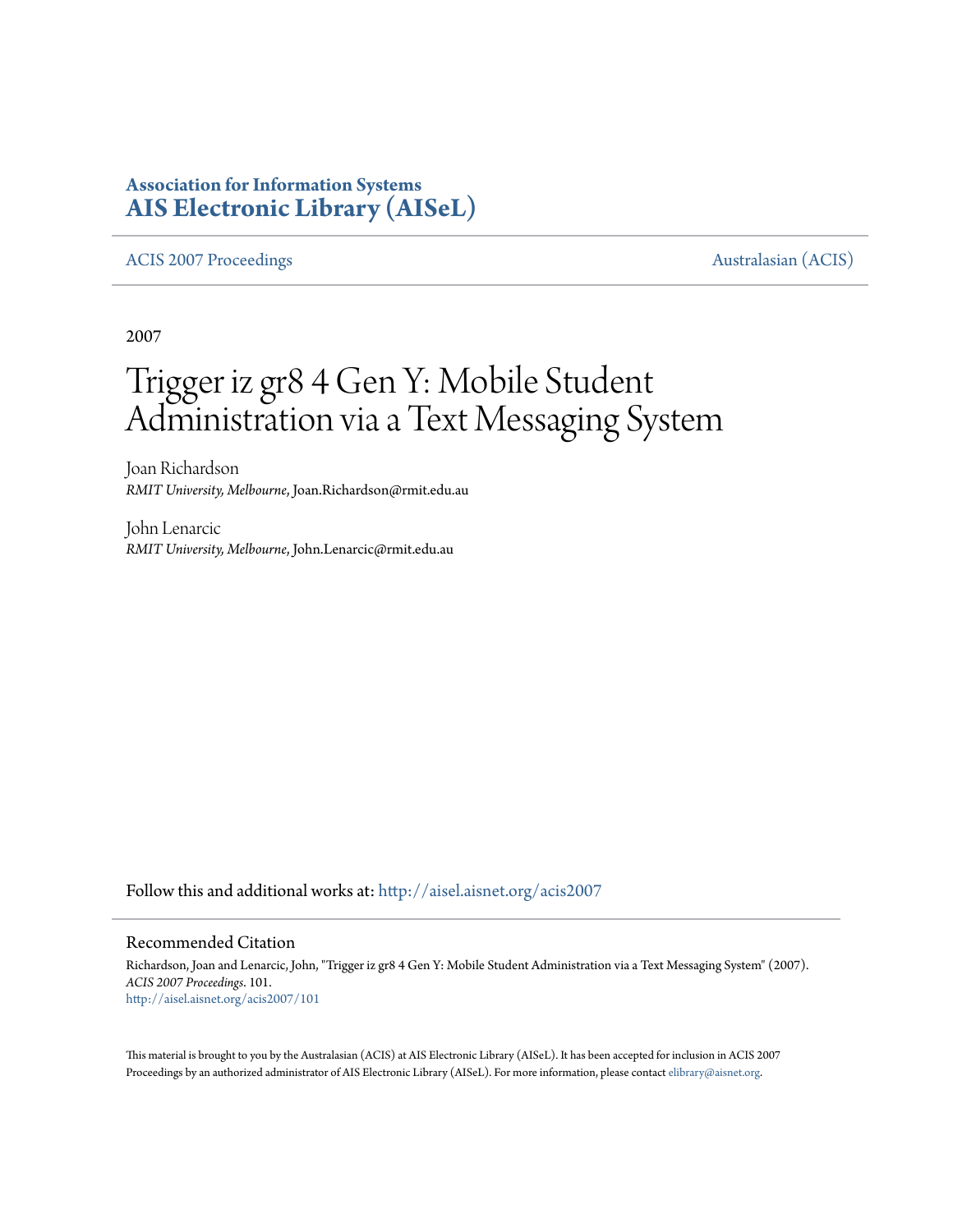## **Trigger iz gr8 4 Gen Y: Mobile Student Administration via a Text Messaging System**

Joan Richardson and John Lenarcic School of Business Information Technology RMIT University Melbourne, Victoria, Australia Email: Joan.Richardson@rmit.edu.au John.Lenarcic@rmit.edu.au

### **Abstract**

*This paper describes a case study of an innovative application of SMS technology in the higher education sector. The Trigger application piloted at RMIT University enabled students to access administrative and assessment information and staff to send class groups reminders and assessment feedback in the form of results. A questionnaire was developed underpinned by Davis's (1989) Technology Acceptance Model (TAM). The survey of student participants was conducted at the end of the pilot and an analysis of the students' perceptions of the usefulness, effectiveness and information quality of the system are outlined in this paper. It was concluded that this type of pilot usage of mobile technology can provide guidance for universities' deployment to staff and students in order to improve administrative service.* 

#### **Keywords**

Mobile telephone, text messaging, emerging technology application

#### **Introduction**

Mobile phones have transcended the utilitarian limitations of a mere technological device and have arguably become the fashion icon of a new kind of global culture based on the communication of information via conduits of trust (Katz & Sugiyama, 2006). The implications of this emergent trend are that incoming generations will view mobile phones as more than just hardware. They are ubiquitous personal items that are essential to aesthetic well-being. This mobile use, particularly among those who will be entering universities over the next few years, has generated considerable interest in applications technology in the higher educational context. The New Media Consortium 2007 Horizon Report states that *"higher education is facing a growing expectation to deliver services, content and media to mobile and personal devices"* (The New Media Consortium & EDUCASE Learning Initiative, 2006, p. 5). Mobile technology provides the ability to deliver content, but also to efficiently provide important communication over a greater range of times and locations than any other device. For applications where information is concise and timeliness and ease of access are important, smaller capacity mobile devices will have a major role to play in higher education, as they do in other parts of student life. Whilst the potential of mobile technology has been demonstrated, ways to effectively deploy it more broadly in higher education have yet to be established.

Students already access a wealth of learning information through existing systems. Learning management systems are pervasive and course content and information is available though the web, students can listen to lecture material on their iPod, and timetabling, enrolment, assessment schedules and grades are all available online. Access to these systems is by "pull" (ie. by students actively seeking the information), typically using a desktop with wired access to the Internet. Students may have to access multiple systems and a frequent request by students (e.g. Platts, 2004) is that they would like to be proactively informed of important announcements and significant events by e-mail or SMS, rather than have to "log on" to a variety of systems. Mobile technology extends connectivity to almost 100% of the time for those students who carry a mobile phone, and provides a simple source of important messages from the disparate university systems. Specifically, SMS technology can be used to increase the speed of delivery of important times, physical class locations, availability and web addresses of iPod resources, and assessment feedback by "pushing" information to students that helps them manage their time and learning experience.

There are challenges in effective integration of SMS technology with university systems. Business systems that reflect an understanding of '*what', 'when*' and '*where'* information is delivered are required. For example, immediate access to an assessment topic and to the due date reduces stress. The fact that the information requested is all that is delivered to their mobile reduces the impression of 'information overload' without changing what is stored on the university web site or databases. *"The acquisition and exchange of data and information is designed to be as simple and efficient as possible, prompting the user for decisions only when*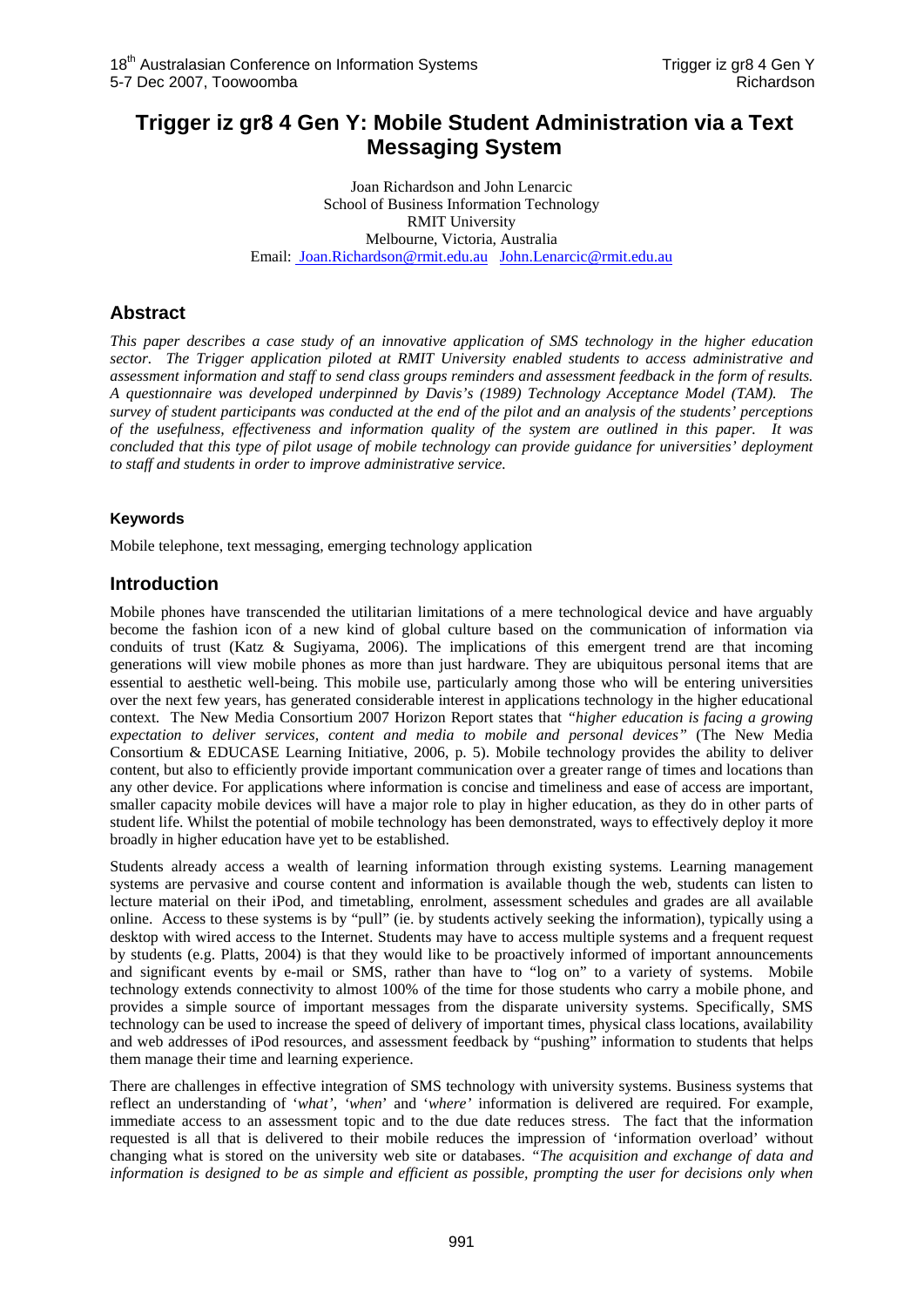*necessary, and exchanging only information that is determined to be relevant to the user"* (Huang, Pulli, Rudolph, 2005, p. 142).

Students themselves need to control the use of this technology, so as not to impinge on what for them is primarily a cheap social networking device. Further, accepted and desirable use may vary from student to student. Perceived "junk" messages will devalue the utility of SMS. The focus of this project will be in identifying ways of providing valuable SMS for each individual student.

An application called *Trigger* was designed and developed to pilot SMS usage in the higher education sector. The application required that students register to communicate using SMS and that staff input available information, via the Web. Assessment results and reminders were pushed to students and access was provided to information relating to their subject schedules and assessment performance to improve student 'on-demand' and institutional provision of information to students. The software application was developed by Pearson Education Australia and Avidity Software Pty. Ltd and trialled in a large undergraduate subject at RMIT University in 2006.

Surveys were conducted to investigate the uptake and usage of the technology by the student body. Student adoption of the application of the SMS technology and the associated impact was underpinned by the quality of the information provided as well as its timeliness. Whether the provision of 'just-in-time' information to the student body, 'on-demand', improves the students' transitional experience in the first year was investigated in a similar study undertaken at Kingston University and reported on by Stone (2004). The ability of the communication tool to assist in the creation of virtual community boundaries and social networks built in first year undergraduate classes was supported.

### **Rationale**

Changes in the global and corporate nature of educational organisations have impacted on the cultural environment that includes social usage of new mobile technologies. Student expectations have altered. *"The learning area need not necessarily be enclosed within the school premises."* (Stone, 2004) The effective implementation of mobile technology in the higher education sector supports improved student mobility, development of a global skill set and improved relationship networks within the community. Katz (2006) notes that mobile phone usage amongst the present generation often generates spiritual networks as communities of mutual reliance are linked by the omnipresent handhelds.

Embedding the SMS communication tool in the student experience prepares them to operate effectively as graduates in a global environment. SMS provides the means for students to take responsibility for their choices in relation to participation in the teaching and learning interaction. Control of communication initiation is a characteristic of the use of SMS technology that is expected to improve the first year student experience. The application of the 'push-pull' SMS technology in the educational environment will assist students with their time management, self-organisation, information management and communication, all of which are critical, workready skills. A need for development of these capabilities has already been validated by industry and academia as *"… lists of the generic skills include interpersonal relations ('interpersonal skills'), written and oral communications, problem solving, analytical thinking, teamwork; and often self-organisation, information management, flexibility, responsiveness, the capacity to take initiatives and sometimes critical thinking."*  (Marginson, 1998, p. 238) Innovative technology usage, designed to enable the development of personal management skills in the students, embeds e-Learning in the higher education context. The intersection between the cultural expectations of the workplace, the internal university demands and the students' behaviour is reenforced.

The cost of mobile technologies is minimal compared with desktop computing facilities, which increase accessibility to information for students. Purchase of hardware, such as kiosks and networks that enable information access in corridors and cafes is also more expensive to institutions than uploading information using existing Internet infrastructure that then becomes available for students, to access using SMS technology. *"The choice between kiosks and mobile technologies can be represented by the choice between ownership (of the Internet access device) and access on demand. The relative price of each of these options for different levels and types of use might be a significant factor in determining the respective roles of each channel."* (Slack and Rowley, 2002, p. 251)

Studies of SMS applications in the higher education sector at RMIT and Kingston Universities, and Huang *et al's* (2005) Kimono information kiosk and phone knowledge sharing system, built and evaluated at the MIT and Nokia research centre have illustrated the potential impact of SMS technology in higher education. For example, "…feedback is generally positive and lab members note that they find the information presented on the kiosk useful" (Huang et al, 2005, p. 143).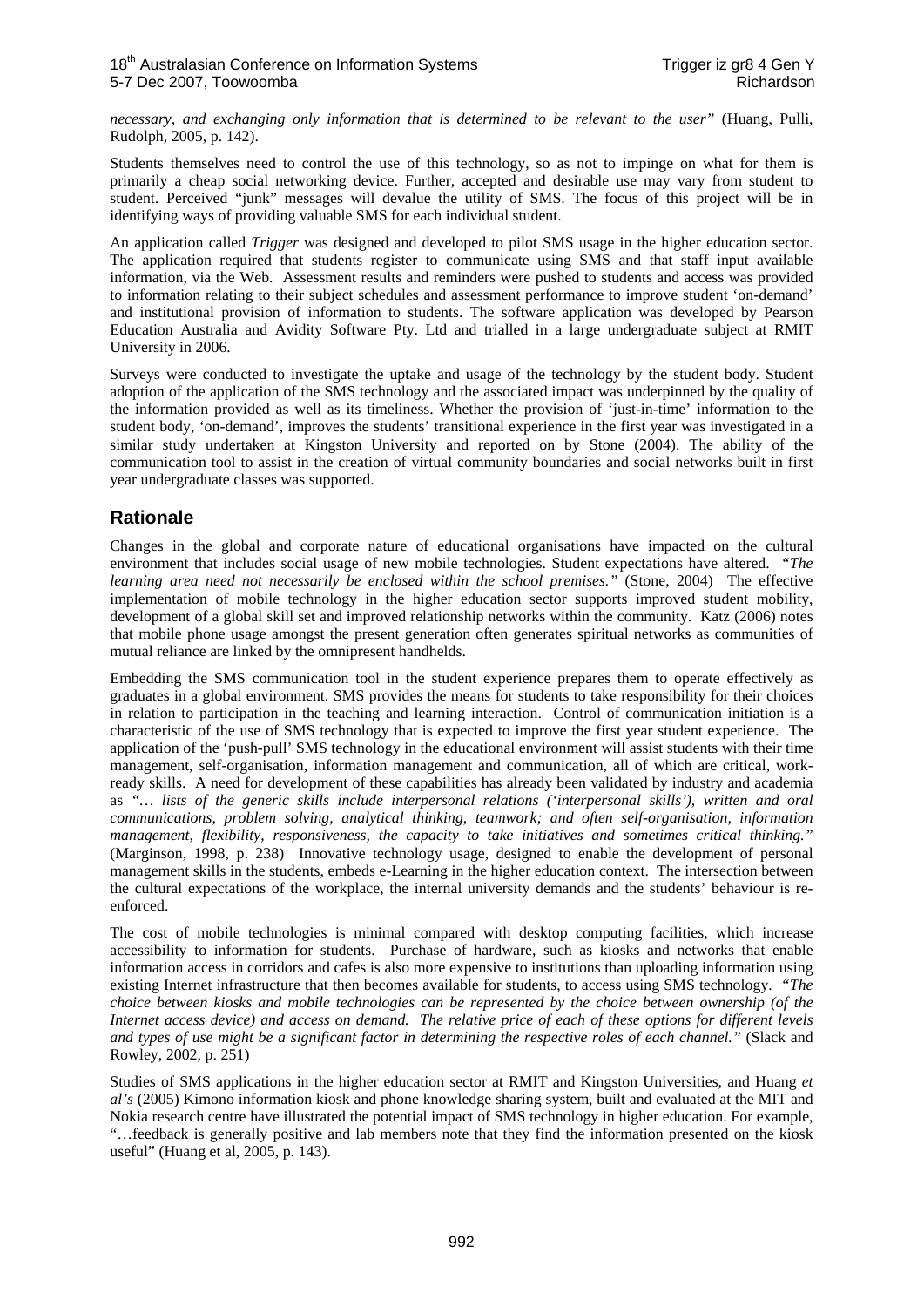The application of SMS technology to students' requests for administrative assistance and assessment result provision has the potential to make a fairly ordinary request for information extraordinary. Once a student is registered the system recognises the individual and provides information tailored to them. This exhibits Khaslavsky and Shedroff's (1999) seductive qualities whereby the technology transforms routine activities.

#### **SMS – The Connection of Students to the Higher Education Context and Culture**

The effective use of mobile technology in higher education is intended to mirror technology already commonly adopted in the social and business arena. SMS use for the purpose of communication is evidenced by *"the 20.5 billion messages sent in the UK in 2003."* (Faulkner and Fintan, 2005, p. 169) According to a study by Markett et al (2006), 80% of students send an SMS every day. *"SMS has been called the 'killer' application of mobile phones, as its usage exceeded all expectations. Reasons contributing to the growth include low cost, the asynchronous nature (users can reflect before sending a reply at their leisure), and potential for quiet/private use"* (Markett et al, 2006, p. 282). *"We view the mobile internet today as entering an era where the PC-based Internet was in '96 or 97," said Steve Boom, Yahoo's senior vice president for broadband and mobile"* (The New York Times, 9/01/2007). Mobile phone penetration of the student population is high and expected to remain that way. *"In 2006, 950 million phones are expected to be sold in contrast to 234 million PC's"* (Arvind, Hicks, 2006, p. 78).

Innovative utilisation of available technologies such as the Internet, email and iPods has enabled Universities to respond to generation Y, fee-paying student expectations driven by the marketplace. Students' as clients are the change-drivers with reference to technology usage and changing expectations that indicate a need to provide immediate responses to questions asked and a shift towards mobile technologies. Faulkner and Fintan (2005) highlight the importance to students of the technology's assistance in the transmission and receipt of private information whilst in a public space. Both staff and students expect messages to be transmitted and responded to without the necessity for a face-to-face interaction or both parties being at either end of a telephone simultaneously. *"I tried to call you but you weren't there so … and of course your message does not include a call back number"* (Reisman, 2006, p. 62), is not an excuse for late submission of assessment tasks. Students also expect immediate responses to questions and feedback on assessment tasks.

The Trigger application enables students to acquire instantaneous access to SMS messages sent from their phones, and therefore responds to cultural changes in communication style. Barriers to student and staff interactions imposed by geography, time and memory are removed. Students' access to information relating to their subject, lecture, tutorial and assessment schedules and results was on-demand. Requests for scheduling information were not accessing the academic but a database of information specifically generated for the subject. Academic communication was not required in 'real-time'. Using SMS to request University information means that the Trigger application functions as if there was an invisible client on the student's mobile phone, even though no software was required on the student's mobile phone.

The application is not limited to on-demand, one-to-one information transactions. An academic course coordinator using the application, for example, could provide a 'blast' service and send assessment feedback and reminders to the entire student cohort when required. *"Consider instructor-initiated e-mails to an entire class. Often some students misunderstand that the e-mail was simply a mass mailing about some class issue, and not a personal e-mail to them from the instructor. The consequence is a personal student response"* (Reisman, 2006, p. 64).

Marcus (2004) has described how technology has complicated the understanding and use of time as information is available any-time and any-place. Information has to be available for access and delivery using a range of modes depending on the technology available to students. SMS technology, according to Faulkner and Fintan (2005), reflects attributes of Email in that it is asynchronous and enables automatic reply without having to recall an address or phone number.

SMS enables students to become more responsible for their own time management, based on the acquisition of scheduling and assessment information on-demand. The ability to 'blast' students is also available. The 'ondemand' nature of the technology application and the evaluation of the impact on students' social network construction are important factors in the assessment of the persuasive nature of the application. The technology provides an opportunity for staff to remind students about tasks required immediately prior to the class. Engagement of students can be assisted by the technology, as it is a fast way to get important information about the students' university life and workload without booting computers or logging into a Content Management System. The system enables dynamic information transfer, with live updates, and potentially allows students to better schedule and organise themselves.

Students will understand and will use the SMS technology to support their learning in a business environment. The acquisition of this knowledge, complemented by their social involvement with the technology, should be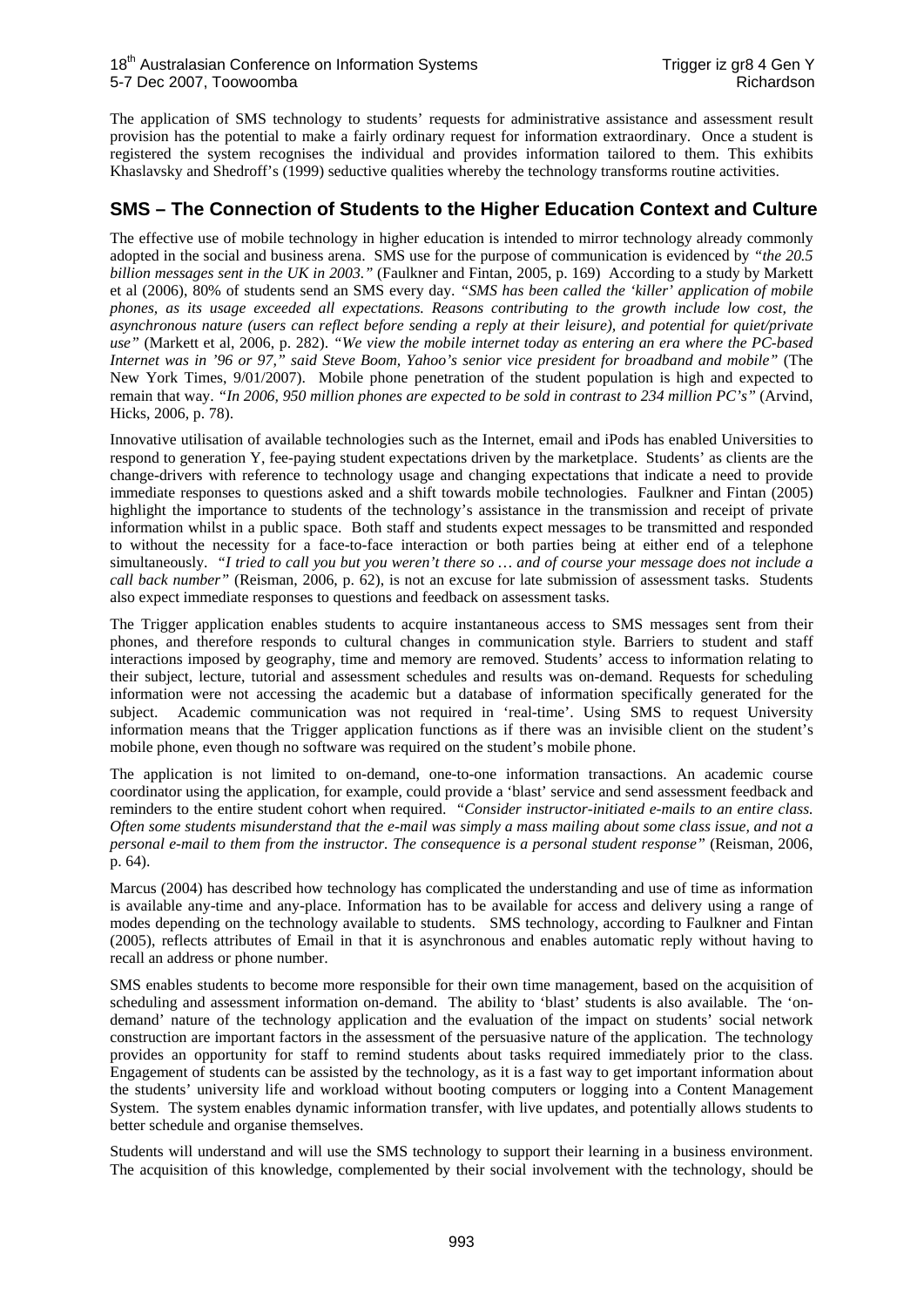easily transferred to whichever business context and profession they enter following graduation, enhancing their learning experience and improving their ability to adapt to the current rapidly changing work place.

#### **The Pilot**

A completed pilot of the Trigger SMS application at RMIT (2006) provided an opportunity to not only send time-sensitive information to students but also allowed them to access information 'on-demand'. Students could control the *'who', 'why'* and *'what'* of the interaction and the '*where*' was unimportant. The emergence of SMS technology in the higher education sector has been primarily used to push information to students. This innovative use of the technology enables two-way, 'push-pull', information access to the students. The university academic plan discusses the development of infrastructure to provide *"a single point of access to student support services, learning content, interactivity with peers and networks, course and program information, learning content and student administration"* (Academic Plan 2006-2010, 2006, p. 8) in the form of an e-portal. This study enables multiple modes of access for students. Roschelle (2003) stated that wireless technology used as a tool in educational settings does not control the learning interaction. This study extends previous work by investigating whether the students' control over mobile information access tools impacts on their engagement with the learning environment.

Stone's (2004) study at Kingston University in the UK identified SMS as a technology that students already used. This influenced the choice to utilise it, *"to support first year degree students towards appropriate resources and procedures in a timely manner, to assist completion of assignments on a first semester module"* (Stone, 2004, p. 1). Information made available to students using the SMS learning management system at RMIT provided time-sensitive information that was also disseminated using Blackboard, the Internet, email and hardcopy. The information sent included:

- Reminders for deadlines for assessment;
- Time and location information about lectures and workshops;
- Time and location information about examinations and assessment tasks; and
- Assignment and exam marks.

Unlike electronic mail, the Trigger application does not enable academic to individual student discussions. The application is a predominantly student controlled SMS application which allows for student initiated requests of information to be served back to students instantly. For example students can send text "MY PROGRESS" to the Trigger application, to which the student will receive a response like "11.25% (with 75% of assessments still to be released)".

The design of the survey questions was underpinned by concepts drawn from Davis's (1989) Technology Acceptance Model (TAM). TAM is used to explain and predict how users come to accept and use novel forms of technology. The model suggests that when users are presented with a technological system, the perceived usefulness (PU) and the perceived ease-of-use (PEOU) influence their decision about how and when they will use it. The use of the TAM model enabled the evaluation of benefits and costs of SMS used to support student services, specifically scheduling information, tasks and outcomes.

SMS technology usage has increased the communication channels between the University and students and changed the associated relationships. Cultural acceptance of SMS impacts on students' acceptance of the service technology within the university context as *"… there are circumstances in which behaviour might be expected to result in positive consequences (or net benefits), yet not be undertaken due to a perceived lack of ability to control the execution of the behaviour"* (Compeau, D., Higgins, C., Huff, S.*,* 1999, p. 146).

## **Survey Results**

Data collected informed an understanding of the impact of the mobile technology application's functionality on the students' transition into the higher education social network, overall impact on the learning experience and individual time-management capacity. The initial pilot used a large undergraduate subject delivered to the entire business cohort of students to trial the application of SMS technology. The survey response dataset used to evaluate the application of the technology was relatively small. Of the 180 Trigger registrations only 25 responses were collected. Student responses were collected on a four point scale. Missing responses were also recorded and a quantitative analysis was conducted. The overwhelming positive response to the technology application provides a basis for additional testing and evaluation to build on the dataset. Normal methods of information provision to the students were maintained. Web based access to class timetabling, location and scheduling information, as well as assessment requirements was provided in addition to the SMS. Web based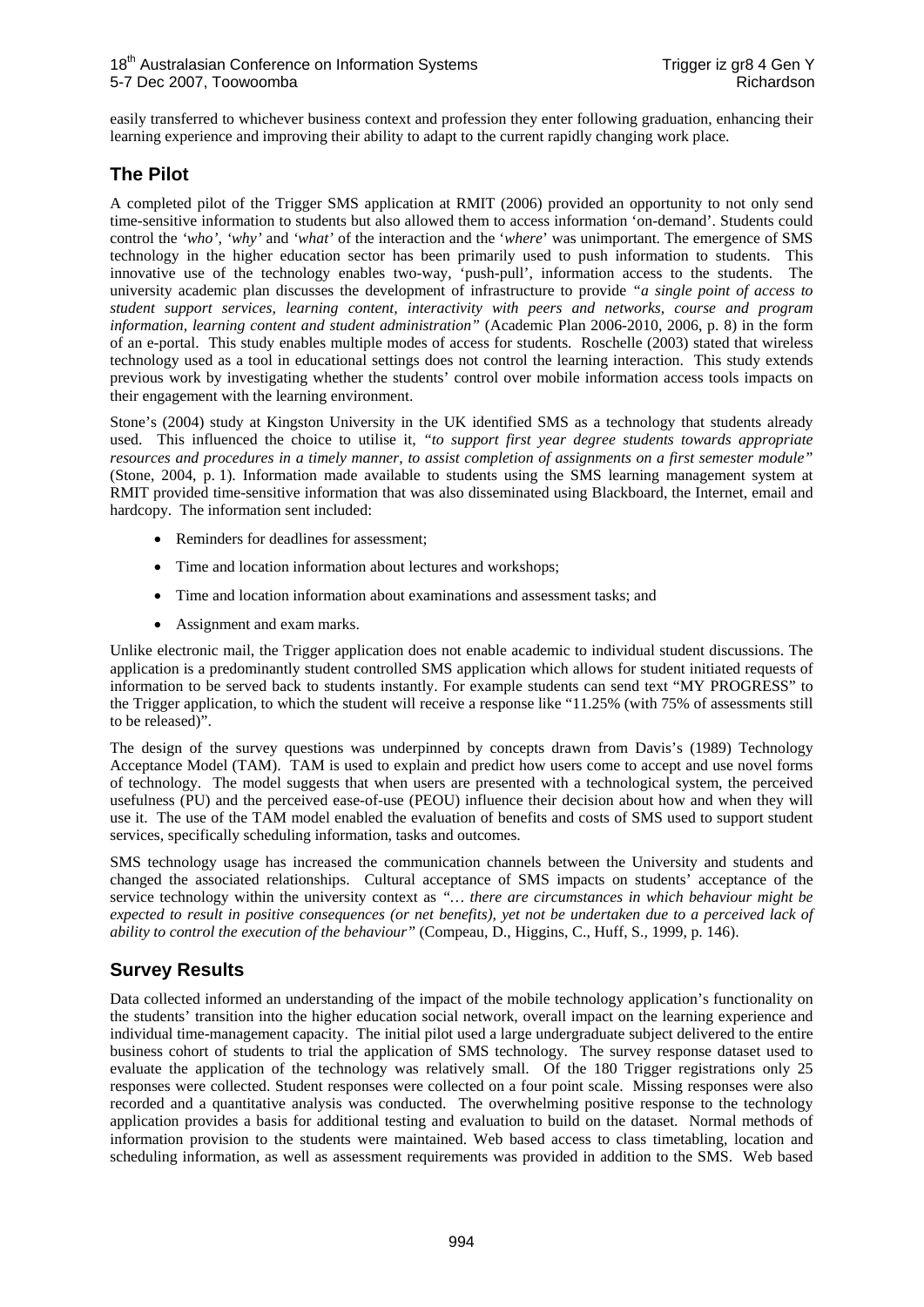access to class timetabling, location and scheduling information, as well as assessment requirements were provided in addition to the SMS.

#### **Student Uptake of the SMS Application**

In the pilot students were informed about the application during lectures, by email, via Blackboard and provided with Trigger control cards created by Pearson Education Australia. These cards enabled them to have ready access to the online registration address and possible text "triggers" (i.e. command initiators) at any time. At the end of the trial 180 students (which represented over half of the students) had voluntarily registered with Trigger. Interestingly, 45 students or 25 % registered in the last month of the pilot which could indicate the students' positive response to fast access to assessment results as a key driver for registration to the system. Spikes in registration could be observed prior to release dates of assessment marks. This indicated that access to fast assessment results was a key driver for registration on the system. Word of mouth around the successful delivery of results for Assignment 1 in October and reminders to students that were registered that they would be receiving their results by means of SMS also explains the late spike in registrations numbers prior to the November release of the final two assessment results. The relatively slow initial uptake of the system and poor survey response rate was mirrored in Stone's (2004) study findings at Kingston University.

#### **Student Use of the SMS Application**

Table 1: *Triggers Used in the Pilot* illustrates the recorded number of messages sent to Trigger by the students. As the application was only used for one subject rather than all of the subjects in which a student was enrolled it is postulated that some of the figures are lower than expected. The application was piloted for one semester. Students were sent a welcome message by Trigger when they registered and *blasted*' information pertaining to results and assignment due dates.

An increase in the number of subjects will increase the amount of information available to students. For example if a student used the 'lectures' trigger and was enrolled in MATH001, ECON001 and PHYS001 they could receive the following response:

Your lectures are: MATH1001 Tuesday 9am, City Campus, lower level, Room 201. ECON1001 Thursday 9.30am, City Campus, Clancy Theatre. PHYS1001 Monday 4pm, City Campus, CLB5 (*Trigger*)

All of the triggers available to the student body, the content of database responses and the number of requests for information during the pilot are detailed in Table 1*: Triggers used in the 2006 pilot*.

An online student survey was conducted at the end of the pilot. Although the response rate for the initial trial was disappointing (13%) the results affirmed findings identified in the literature and at other universities. At Orange University 62% of students surveyed were in favour of getting their grades sent directly to their mobile phones. 96% of student respondents in the trial agreed or strongly agreed when asked "are you satisfied with assessment results being sent to you via an individual message?'. Students were also satisfied with the ease of use of the application as 92% of survey respondents agreed or strongly agreed that the application was easy to use.

| <b>Triggers</b><br>Information available on the database |                                                                         | No. of Trigger requests<br>pilot 2006 |  |
|----------------------------------------------------------|-------------------------------------------------------------------------|---------------------------------------|--|
| <b>Lectures</b>                                          | To receive the next lecture time, location, topic and required reading  | 106                                   |  |
| <b>Latest results</b>                                    | To receive latest assessment results                                    | 37                                    |  |
| <b>My progress</b>                                       | To receive an update the current percentage score towards final results | 22                                    |  |
| <b>Next assignment</b>                                   | To find the topic and date due of the next assignment                   | 10                                    |  |
| Next exam                                                | To find the date, time and venue of the next scheduled exam             | 3                                     |  |
| <b>Tutorials</b>                                         | To receive the next tutorial time, location, topic and required reading | 8                                     |  |
| Due this week                                            | To find out what assessments are due this week                          | 3                                     |  |
| Due next week                                            | To find out what assessments are due this week                          | 5                                     |  |
| <b>Results</b>                                           | Incorrect request                                                       | 36                                    |  |

| Table 1: Triggers used in the 2006 pilot |  |  |
|------------------------------------------|--|--|
|------------------------------------------|--|--|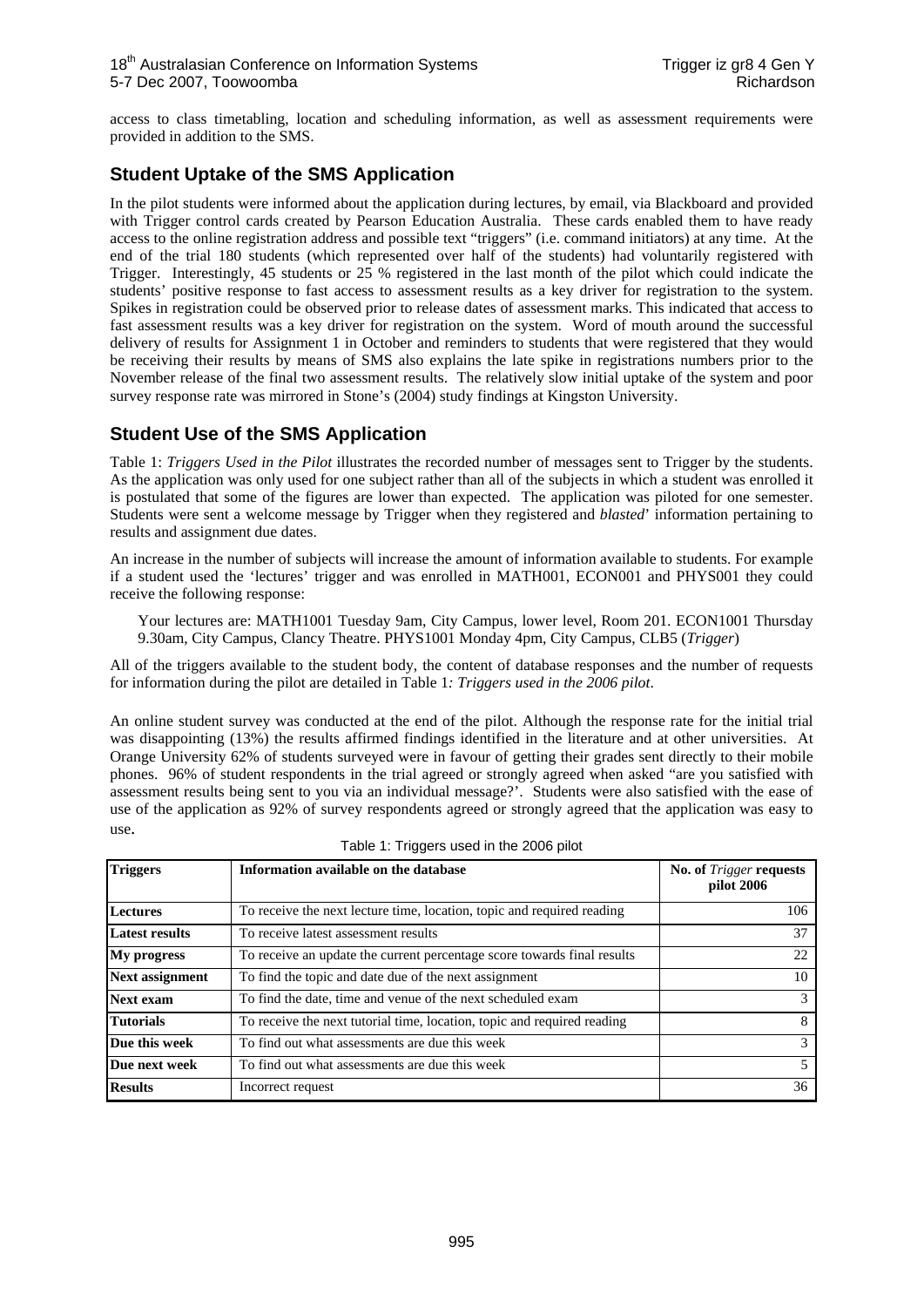#### **Student Perceptions of the Effectiveness and Usefulness of the SMS Application**

On the basis of the study, embedding the use of SMS will improve the student experience by increasing the effectiveness of 'student to student', 'student to staff', 'staff to student' and 'university to student' communication. The impact of mobile technology adoption on students' first year experience, will underpin University system and process recommendations for use, changes to practice and uptake.

The Trigger application demonstrates an innovative use of the technology in enhancing students' experience of administrative service. It enables organisations to support the students' capacity to manage their learning environment in an individual manner. Students were able to interact with the University remotely using mobile technology to obtain scheduling and assessment details on-demand. *"They are the most technologically sophisticated generation, they're educated, highly employable and they know it. … Yers won't be clocking in and out. Nine to five was dispensed with a long time ago"* (Fragiacomo, 2005, p. 56). Questions based on the TAM model's evaluation of effectiveness as an indicator of students' adoption of the technology provided an overwhelmingly positive response as displayed in Table 2: *Students' Rating of the Effectiveness of SMS.* 

| <b>Survey Question</b>                                                                   | <b>Extremely</b><br>ineffective | <b>Ineffective</b> | <b>Effective</b> | <b>Extremely</b><br>effective | N/A |
|------------------------------------------------------------------------------------------|---------------------------------|--------------------|------------------|-------------------------------|-----|
| How effective did you find the SMS<br>provision of assessment scheduling<br>information? | 4%                              | 8%                 | 44%              | 44%                           | 0%  |
| How effective did you fin the SMS<br>service for the provision of assessment<br>results? | 4%                              | 12%                | 36%              | 44%                           | በ%  |

Table 2: Students' Rating of the Effectiveness of SMS

Although the response rate for the initial trial was disappointing the results affirmed findings identified in the literature and at other universities. The student cohort found the use of the technology effective and a convenient source of information as illustrated in Table 3: *Students' Perception of the Usefulness of SMS for Assessment*.

| <b>Survey Question</b>                                                                    | <b>Extremely</b><br>ineffective | <b>Ineffective</b> | <b>Effective</b> | <b>Extremely</b><br>effective | N/A |
|-------------------------------------------------------------------------------------------|---------------------------------|--------------------|------------------|-------------------------------|-----|
| How convenient was the ability to<br>access assessment information<br>anytime, any place? | 0%                              | 4%                 | 48%              | 48%                           | 0%  |
| Did the system improve your ability<br>to schedule assessment task work?                  | 4%                              | 24%                | 44%              | 28%                           | 0%  |

Table 3: Students' Perception of the Usefulness of SMS for Assessment

The students' response to the survey also demonstrated a positive correlation between 'on-demand' access to lecture and tutorial location and topic information as 88% found SMS to be effective or extremely effective to obtain this information. More general questions asking students if they were satisfied with access and delivery of scheduling information using SMS also received a positive response with 88% of students agreeing or strongly agreeing.

# **Student Perceptions of the Information Quality of the SMS Application**

Students overwhelmingly supported the privacy and information quality characteristics of the application used to provide class and work scheduling details and assessment results. The student response is displayed in Table 4: *Students Perceptions of the Information Quality of the SMS Application*.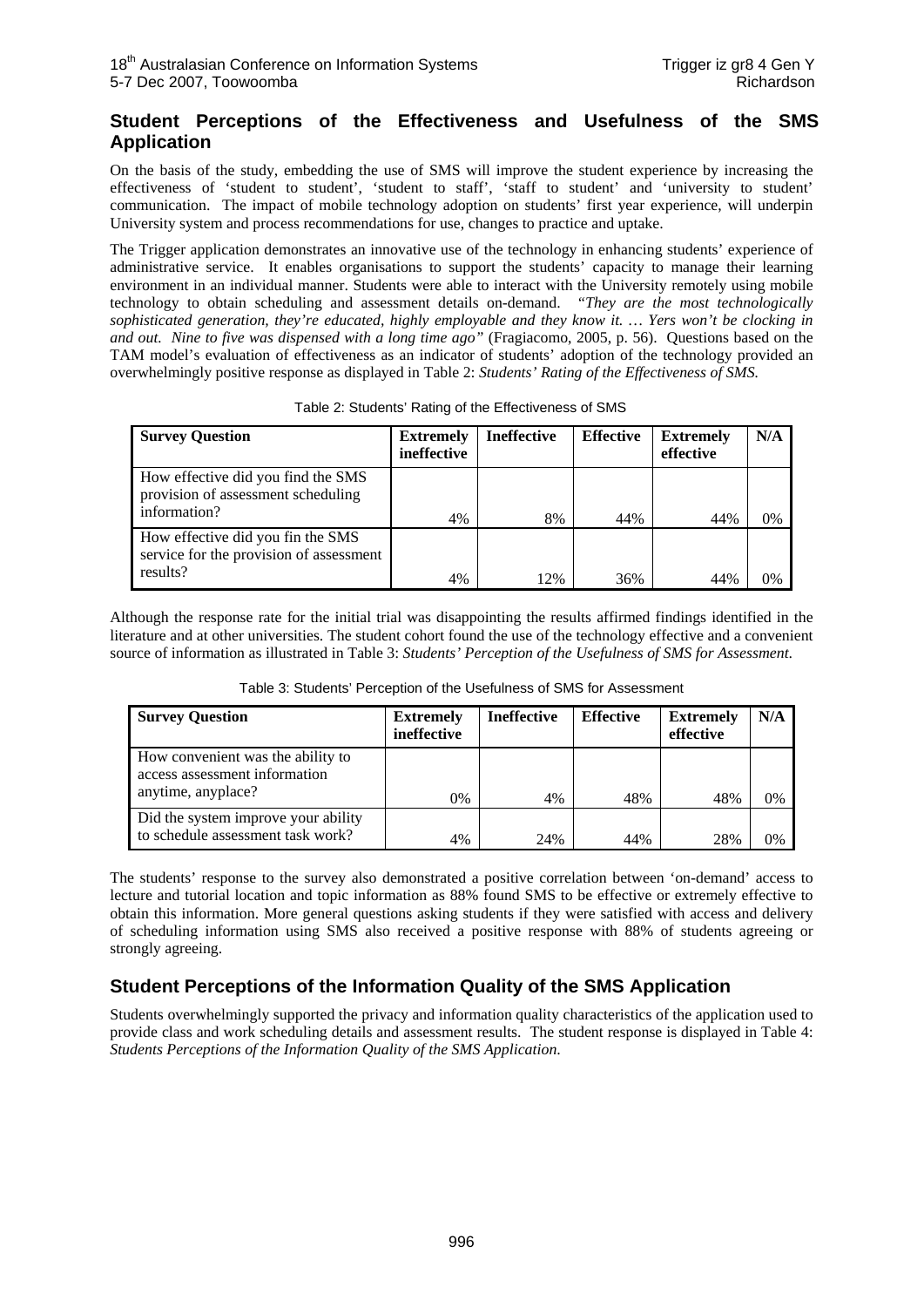| <b>Survey Question</b>                                                    | Verv<br><b>Inaccurate</b> | <b>Inaccurate</b> | Accurate | <b>Extremely</b><br>accurate | N/A |
|---------------------------------------------------------------------------|---------------------------|-------------------|----------|------------------------------|-----|
| How accurate were the SMS responses<br>to your SMS requests from Trigger? | 0%                        | 5%                | 90%      | 5%                           | 0%  |
|                                                                           | Verv Poor                 | Poor              | Good     | <b>Very Good</b>             | N/A |
| How would you rate the information<br>quality of the SMS requests from    |                           |                   |          |                              |     |
| Trigger?                                                                  | 0%                        | 0%                | 73%      | 2.7%                         | 0%  |

Table 4: Students Perceptions of the Information Quality of the SMS Application

### **Conclusion**

This application of mobile telephone technology enables students to access information, at a minimal cost, irrespective of geographical location, using a limited vocabulary of requests. Text messaging is an innovative vehicle to disseminate and provide access to information transferred between universities and first year undergraduate students as it enables communication through the vernacular of a generational cohort. The intention was to alter the students' behaviour in relation to access to timetabling information. In this manner the technology use could be defined as persuasive according to Fogg's (1999) description that requires a technology application to intentionally alter client behaviour and make an activity easier.

The value of a SMS mobile technology to student academic learning through the provision of 'on-demand' student access to quality academic information (such as their study schedules, assessment performance, and institution's provision of information to students) was validated.

The SMS application reduced the need for students to access University or home computer systems to find subject timetables and locations, assessment schedules and feedback or marks. In addition students can check the reading or work expected to gain the best learning outcome from a class, at any time before the scheduled occurrence. The SMS application changes the administrative system from primarily information dispersal TO students, to an information acquisition initiated BY students. SMS use also removes barriers for students in a new environment where accessing staff to ask questions, and information provided on the Web, can be difficult.

In spirit, the Trigger study extended the work undertaken in the MIT-based Kimono student information kiosk and phone knowledge sharing system project (Huang et al, 2005). *"The acquisition and exchange of data and information is designed to be as simple and efficient as possible, prompting the user for decisions only when necessary, and exchanging only information that is determined to be relevant to the user."* (Huang et al, 2005, p. 142) The system piloted at RMIT University was ubiquitous in that once a student was registered the system recognised the individual and provided information tailored to be relevant to them, *"Only information that is selected to be of interest is then transferred to a handset"* (Huang et al, 2005, p. 143). The Trigger system extended the use of the current Internet infrastructure and usage by enabling receipt of web-based information on mobile phone devices in an on-demand manner.

Survey data collected in the initial pilot combined with a literature survey indicated that the use of the technology in the sector would potentially improve student administrative service. Engagement of students can be assisted by the technology as it is a fast way to get important information about the students' university life and workload without booting computers or logging into a Content Management System. The system enables dynamic information transfer with live updates and potentially allows students to better schedule and organise themselves. The cost to students is minimal as all that they require is a mobile phone.

## **References**

Arvindt, Hicks, J., (2006) A Mobile phone Ecosystem: MIT and Nokia's Joint Research Venture, IEEE Intelligent Systems, IEEE Computer Society

Compeau, D., Higgins, C.and Huff, S., (1999), Social Cognitive Theory and Individual Reactions to Computing Technology: A Longitudinal Study, MIS Quarterly, Vol 23, No 2, pp. 146-158

Davis, F. D. (1989). Perceived usefulness, perceived ease of use, and user acceptance of information technology. MIS Quarterly, 13(3), pp. 319-340.

Davis, F. D. (1993) User acceptance of information technology: system characteristics, user perceptions and behavioural impacts, International Journal Man-Machine studies, Vol 38, 1993, pp. 475-487.